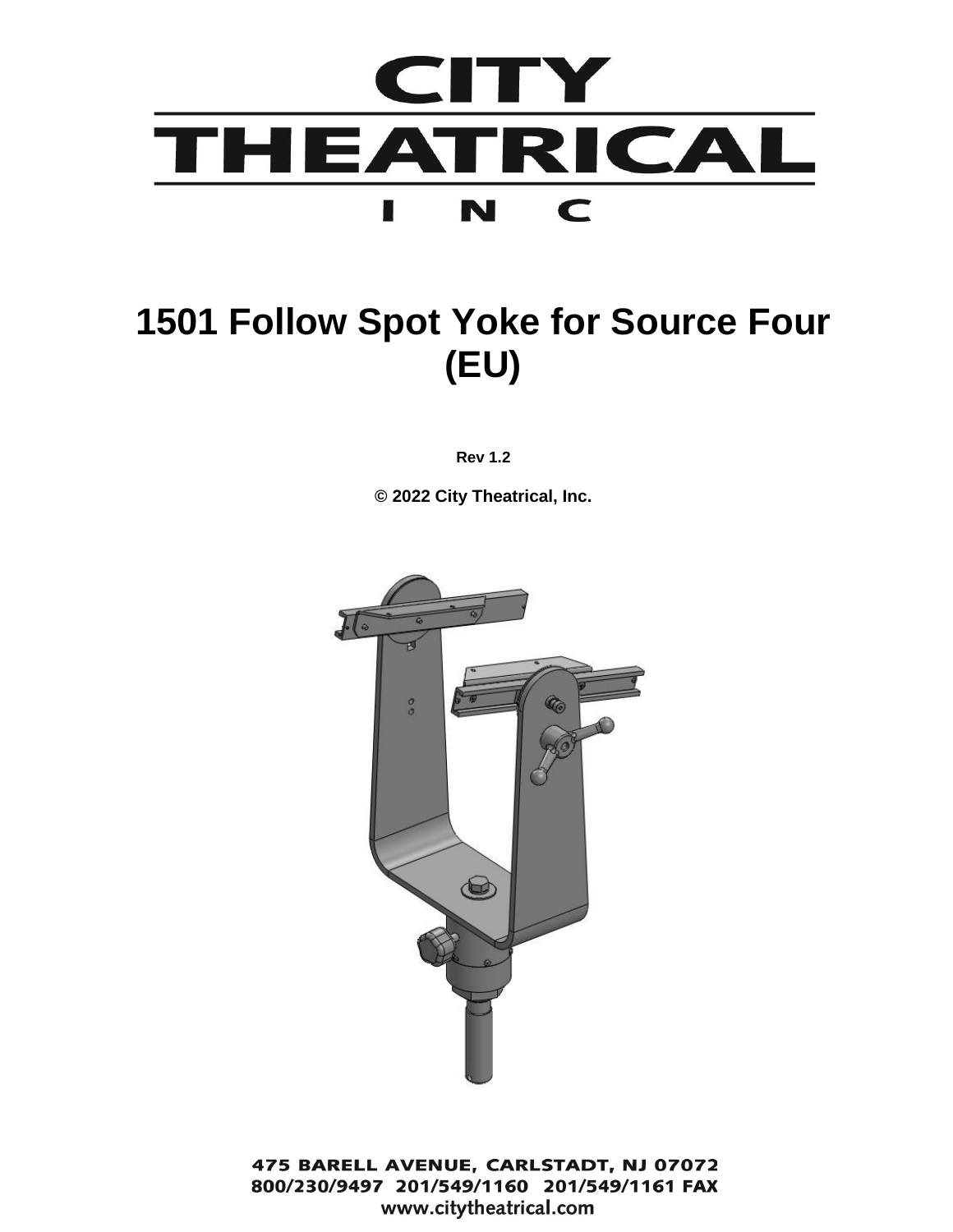#### **Getting Started with the City Theatrical Follow Spot Yoke**

Congratulations on the purchase of your City Theatrical Follow Spot Yoke. The City Theatrical Follow Spot Yoke is a professional quality device that can provide smooth pan and tilt operation to your lighting fixture. A heavy steel yoke gives mass and prevents vibration, and ball bearings on the pan and tilt create extremely smooth movement, even on very long throws.

The City Theatrical Follow Spot Yoke can be configured for use with the Source Four™ 19º-50º, 10º, and 5º. A track allows the lighting fixture and any accessories to be balanced for ease of operation.

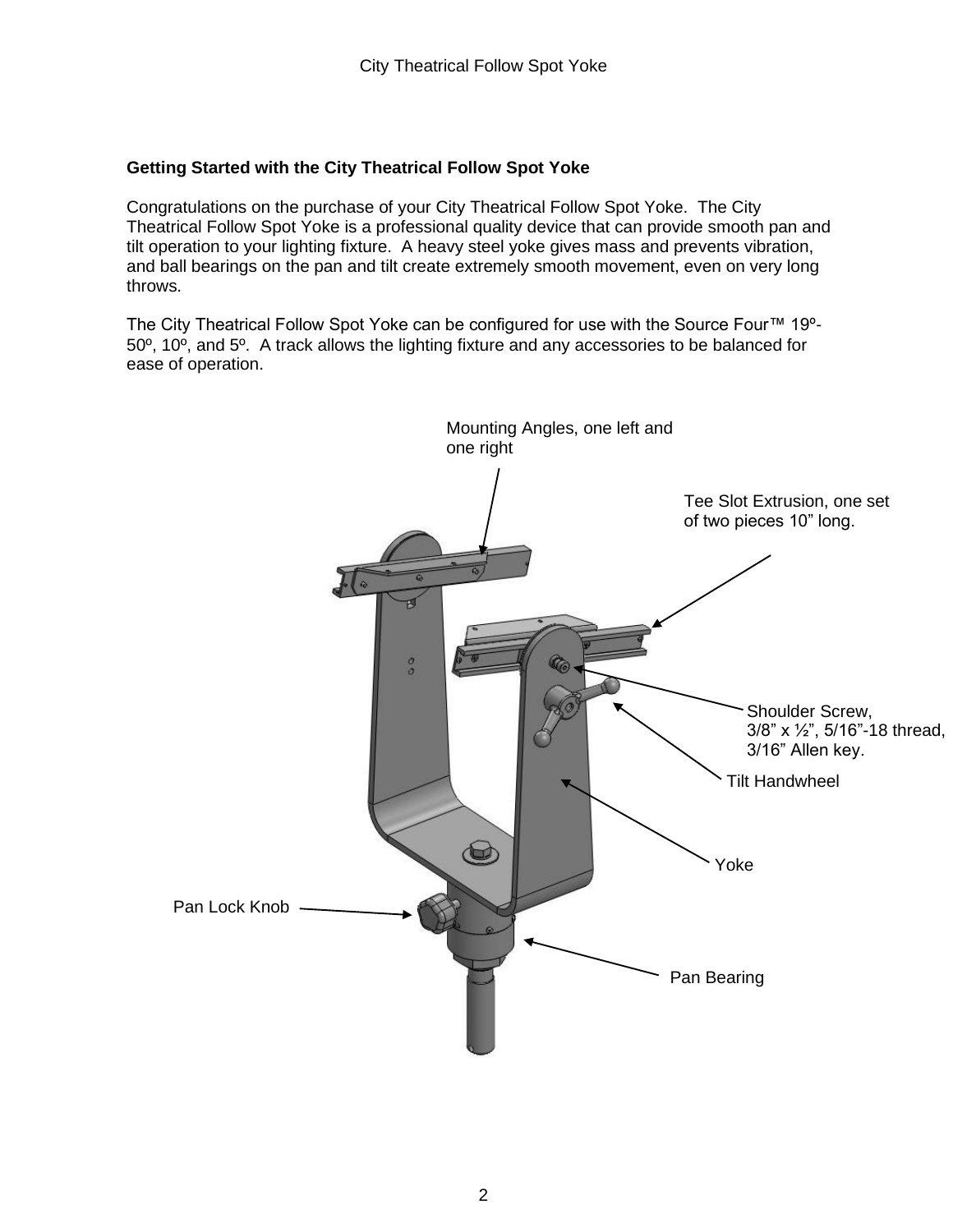#### **Preparing Your Lighting Fixture**

If you are planning to use a 19º-50º or a 10º Source Four, you will need to remove the shutters from the lighting fixture. This is not necessary, but may be desirable for a 5º Source Four to prevent the shutter blades from accidentally being moved during operation. Remove the shutters by removing the four machine screws which hold the two halves of the Source Four barrel together and exposing the shutter, pressure plate, and shutter spring parts. Remove the shutter blades, but reinstall the pressure plates and springs. Do not reinstall the existing four machine screws into the barrel. Go on the next step:

Two Angle Brackets allow your Source Four to be installed in the Follow Spot Yoke. Replace the four ETC machine screws with the enclosed #8-32 x 1  $\frac{1}{2}$ " pan head Philips machine screws into the Source Four's existing #8-32 hex nuts.

Next, install the two Tee Slot Extrusions using the enclosed #8-32 x 3/8" flat head Philips machine screws (three screws per extrusion). For 19º-50º or 10º Source Four, install the Tee Slot Extrusions with the excess track overhanging toward the rear of the lighting fixture. For the 5º Source Four, the Tee Slot Extrusions overhang the Angle Brackets toward the front of the lighting fixture. See diagrams below.

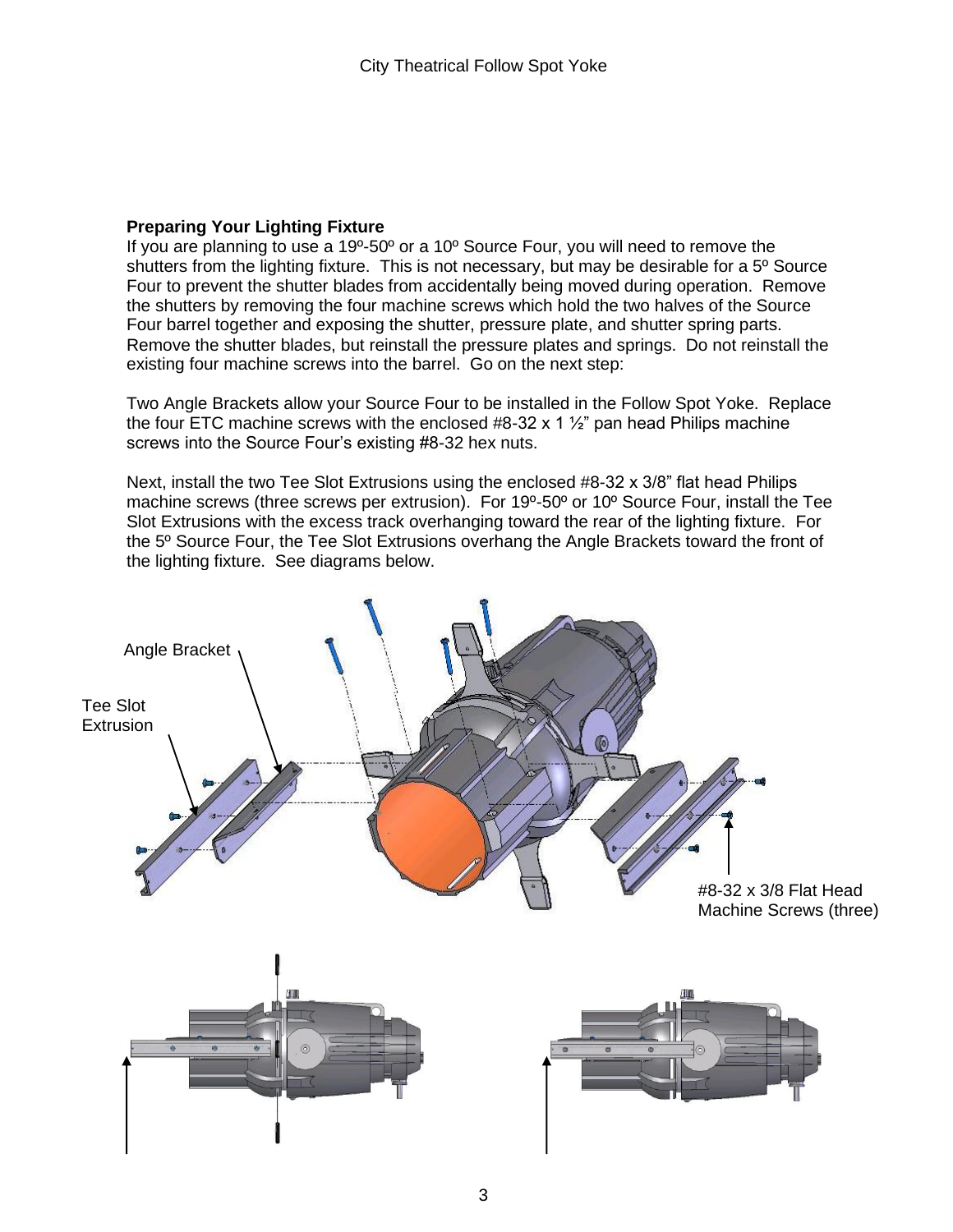

### **Install the Lens Tube into the Source Four**

Install the Lens Tube into the Source Four and install the two #10-32 screws (one plastic thumbscrew and one Philips machine screw) that hold the Lens Tube to the lighting fixture. Plug in the lighting fixture into a switch or dimmer and dress the cable to insure that it does not restrict the yoke's movement or its balance. Turn on the lighting fixture and adjust the sharpness of the beam to the degree that you think is appropriate.

### **Balance the Lighting Fixture in the Yoke**

The lighting fixture can be adjusted forward or backward in the Tee Slot Extrusion to establish a perfect balance point. To test the balance, carefully loosen the tilt locking knob and feel if the fixture is front heavy or back heavy. To adjust the balance, loosen the two shoulder screws and evenly push the fixture forward or backward in the Tee Slot Extrusion until it balances exactly. Lock the shoulder screws again. Test and repeat if necessary.

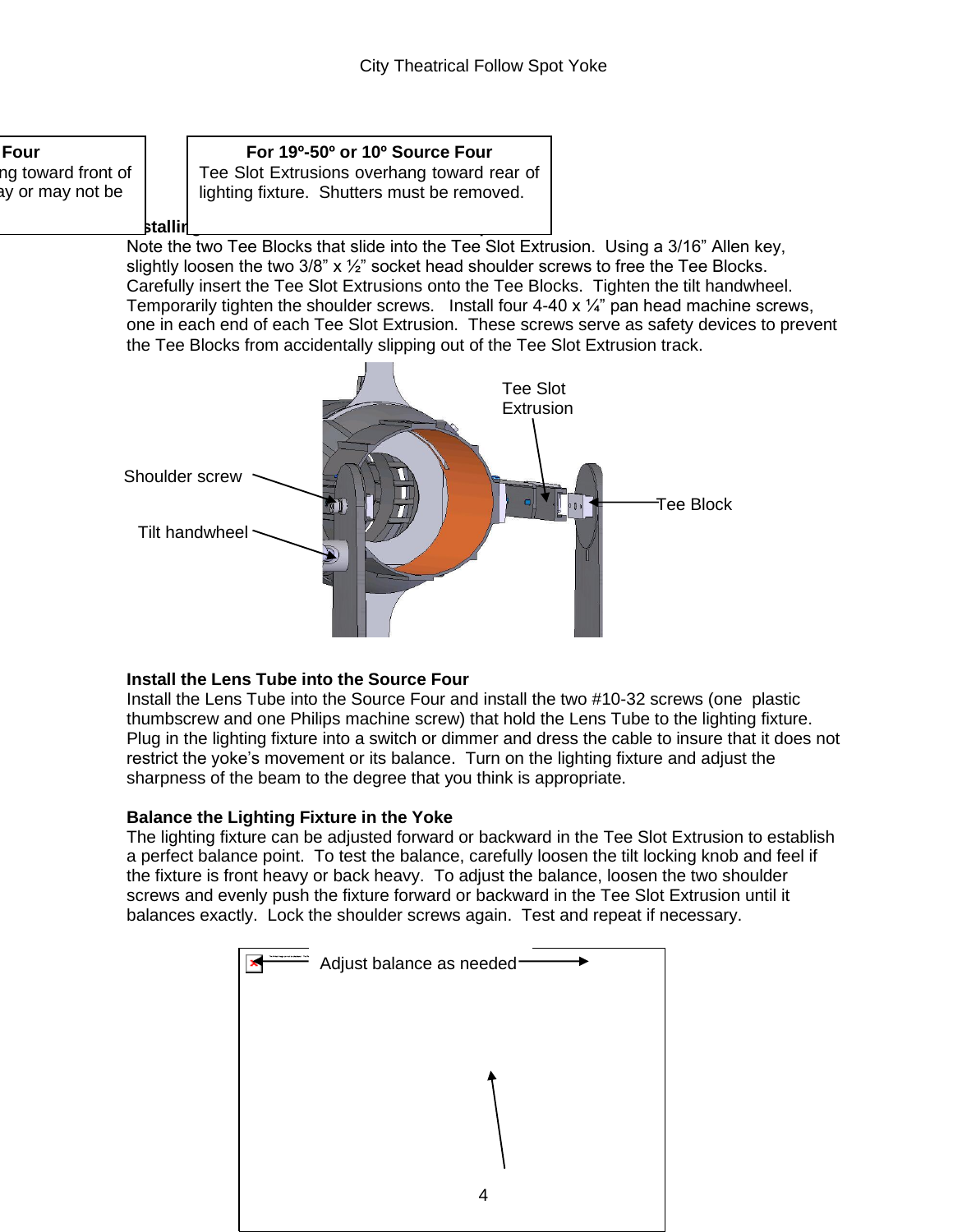Install two #4-40 x 3/16" machine screws in each track as safety devices to prevent Tee Blocks from sliding through Tee Slot

#### Using Other City Theatrical Accessories with <sup>Extrusion.</sup> City Theatrical has created a range of accessori and easier to operate.

| <b>Part</b><br><b>Number</b> | <b>Name</b>                                   | <b>Use</b>                                                 |
|------------------------------|-----------------------------------------------|------------------------------------------------------------|
| 2180                         | Drop-In Iris                                  | Change size of beam                                        |
| 1520                         | Follow Spot Yoke Handle                       | Provides handgrips at front and/or rear of Follow<br>Spot. |
| 1360                         | <b>Follow Spot Handle</b>                     | Clamps onto rear of Source Four to provide a<br>handgrip.  |
| 1530                         | Manual Color Changer for<br>10° Source Four   | Manually scrolls six frames of color                       |
| 1535                         | Manual Color Changer for 5°<br>Source Four    | Manually scrolls six frames of color                       |
| 1410                         | Drop-In Boomerang for 19°-<br>50° Source Four | Manually changes six frames of color                       |